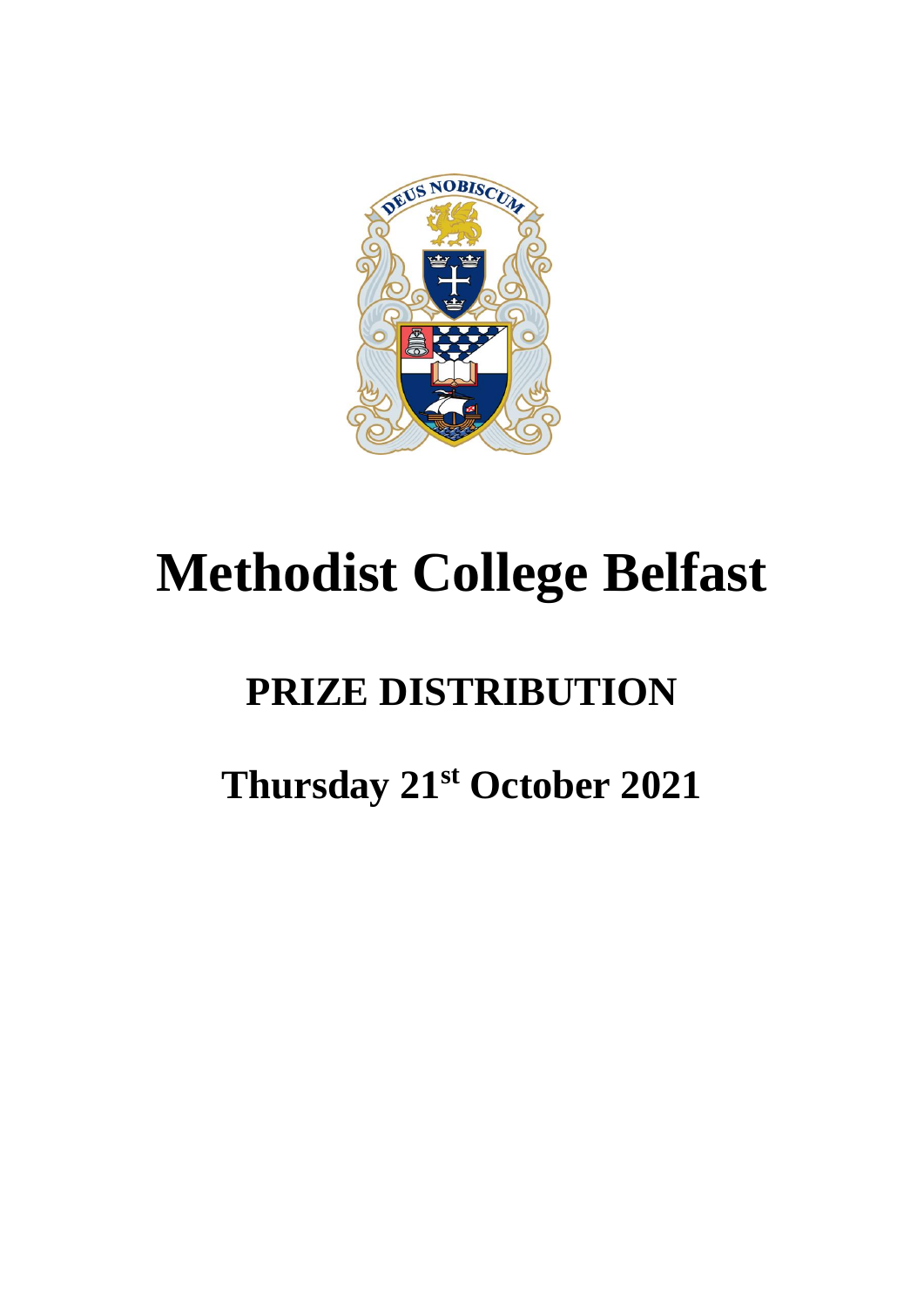# **PRIZE LIST 2021**

# **Description of Prizes**

#### **Special Merit Prize**

This is the highest award for academic achievement in Form Four and Form Five. It is awarded to the pupils who have attained the highest standard across all the subjects they take. Please note, this year, no prizes have been allocated to Form Four, due to the educational disruption of Covid-19, to internal and public examinations.

#### **Subject Prizes**

These prizes are awarded to pupils, after the award of Special Merit, who have gained the highest marks in each subject. The number of prizes awarded is related to the number of pupils doing the relevant subject.

#### **Form Prizes**

These prizes are normally awarded to the pupils who have not won a subject prize but who have made significant progress in their attainment over the school year. These prizes have not been awarded this year, due to the educational disruption of Covid-19.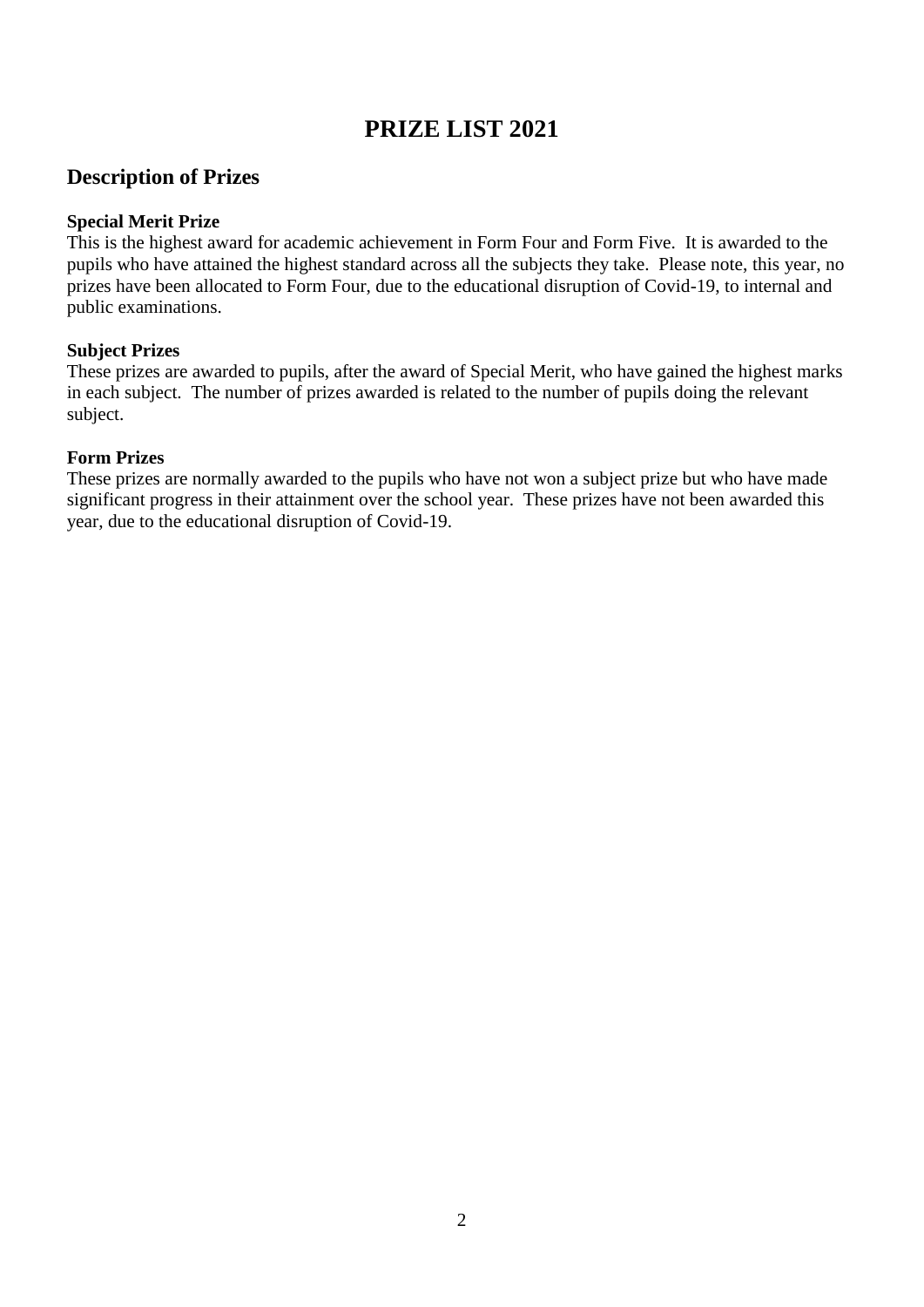# **PRIZE LIST 2021**

# **FORM FIVE**

#### **SPECIAL MERIT PRIZES**

Sofia Bell Lewis Keys Stephen Service Noah Wu Aayush Sunil Bhari Connie McMaster Maurya Shukla Johnathon Zhang<br>Patrick Coserove Clodaeh Nanele Yasmin Sidhu Patrick Cosgrove Clodagh Nangle Hannah Gheel Sorina Paun Anastasia Trainor Carmen Gray Michael Ross Callum Woods

#### **SUBJECT PRIZES**

Megan Bell<br>
Murray Birnie<br>
Religious Claudia Cho<br>Akarsh Choudhary Biology<br>Econom Caitlin Coulter Technology Sophie Crawley Spanish Jessica Davison Moving Image Arts Tali Evans **Business** Studies Scout Fitzsimons Religious Education Sophie Forde Physical Education James Goldrick Technology Mosab Hamal German Emma Honeyford English Literature Jiwon Hong Art & Design Ryan Joseph Biology, Chemistry Hope Kennedy Religious Education Tory Kirkpatrick Biology Anna Logan English Language Adam Madill Further Mathematics Brandon McEvoy History Kirsten Millar Religious Education Evie Mills Latin, Drama, Music Freddie Moore Classical Civilisation Benjamin Neill Mathematics Molly O'Neill Biology, Russian Anna Pim Business Studies Raila Punzalan Mathematics Maeve Quah Physics, Technology Gughan Ramakrishnan Mathematics Mia Robb English Literature Ronce Ruiz Art & Design Nicolas Sanchez Villena Physics Edward Storrs German Daniel Stott Geology

Laura Agnew Geography, Religious Education Amelia Allen English Language, English Literature David Armstrong Biology, Further Mathematics Religious Education Economics, Physics, Mathematics, Further Mathematics Jack Dunn Learning for Life & Work Hannah Fitzpatrick Drama, English Language Sofia Gray English Language, History, Political Studies, Spanish Olivia Herity Digital Technology (Multimedia), French Ishika Kinney English Language, English Literature Daniel Lynch Chemistry, Geography Jessica Palmer French, Geography, History, Food & Nutrition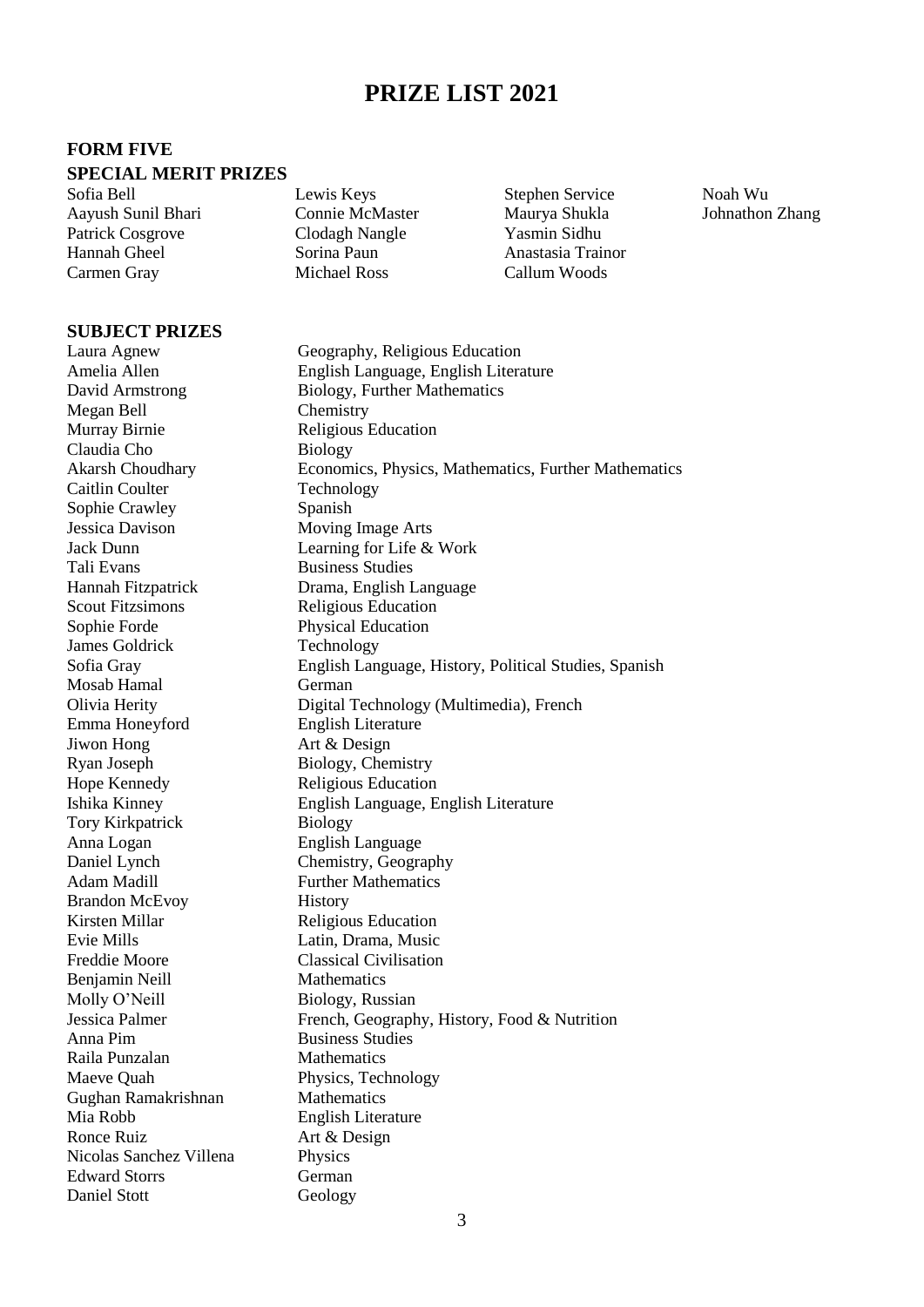Orlin Todorov Spanish<br>Benjamin Tremblay Latin, Ch Zainab Waly<br>William Zhang

Benjamin Tremblay<br>
Latin, Chemistry, Physics<br>
Lauren Tully<br>
Business Studies Business Studies<br>French Digital Technology (Programming), Mathematics, Further Mathematics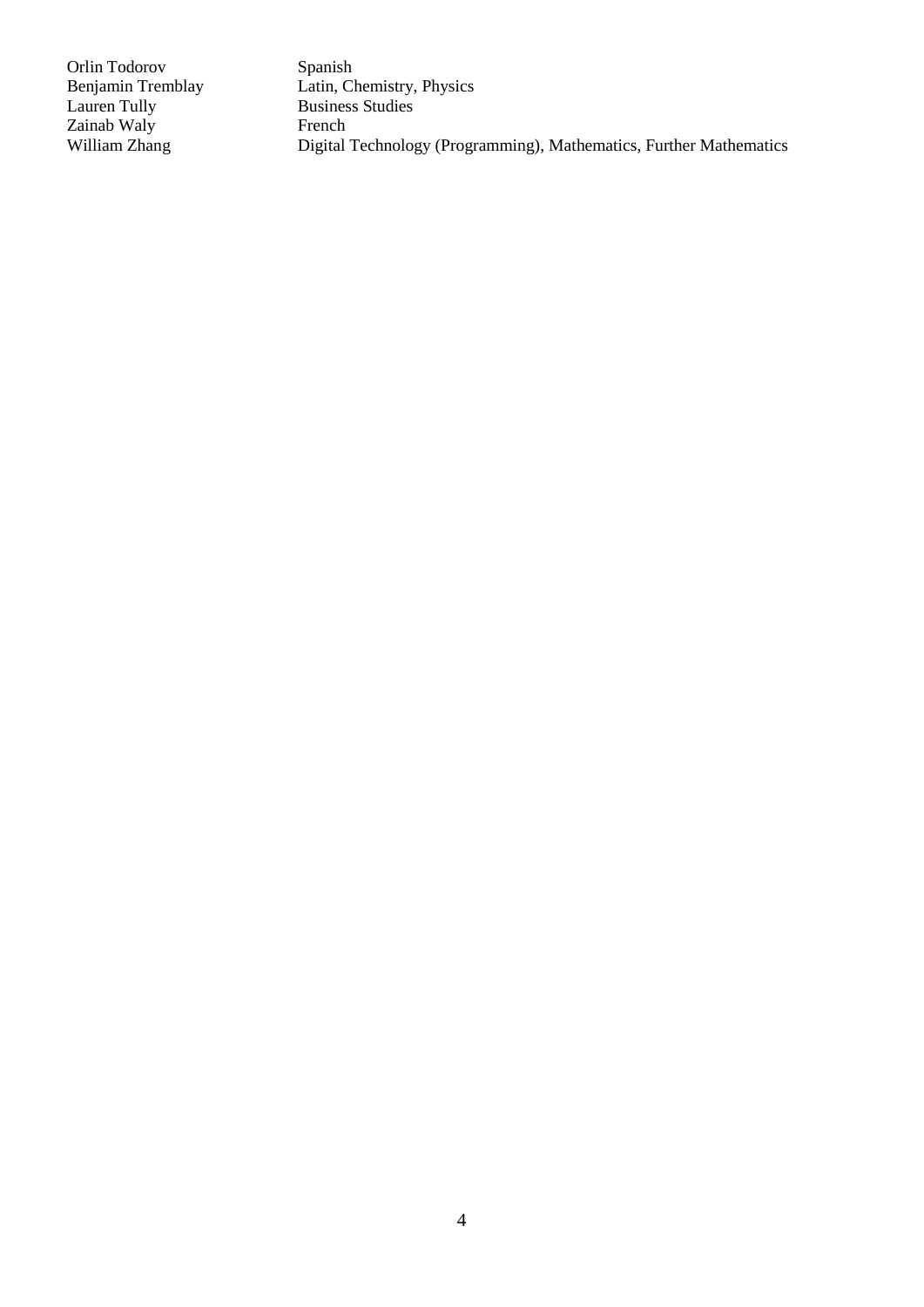# **LOWER SIXTH SUBJECT PRIZES**

Taran Adams<br>
Hannah Alderdice<br>
Biology<br>
Biology Hannah Alderdice Louisa Alexander-Law Drama Sophie Bleakley Media Studies Anna Caldwell Latin Jathin Chinthalapudi Technology Dasha Crozier Biology Denna Detty Psychology Eibhlin Eddy Psychology Stephanie Ekwueme Health & Social Care Grace Ferguson Mathematics Lucy Grant Technology Patrick Humphreys History, Mathematics Ryan Lindsay Economics Brian McCollum Mathematics Hugh McDowell Geography, German Suke McKegney Spanish Nina Moore Classical Civilisation Rebecca Morris History Enas Mousa Psychology Sasha Porter Art & Design Erin Reid Business Studies Olivia Ryan Political Studies Yifei Shen Physics Callum White Economics

Reuben Austin Biology, Business Studies Shriya Bommaraveni Mathematics, Physics Meg De Jesus Environmental Technology Kathleen Holland History, Political Studies Ita McConville English Literature, Music Rachel McCrum Chemistry, French, Geography Gemini McKee English Literature, Russian Connie McMurray Nutrition & Food Science Harry Pratt Biology, Chemistry, Physics Summar Smylie History, Moving Image Arts Martha Stewart Geography, Religious Education Sherry Wang Biology, Chemistry, Further Mathematics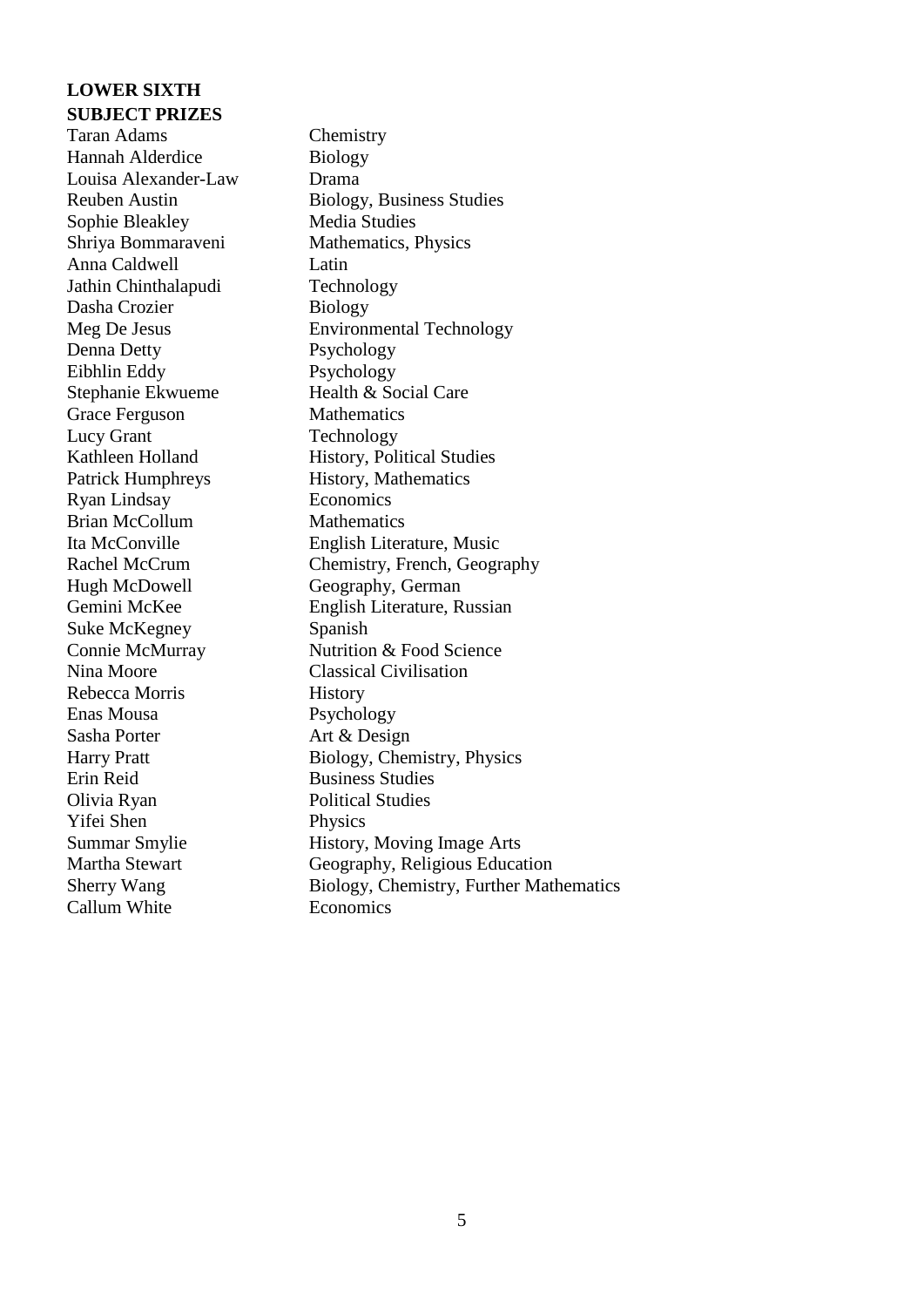# **UPPER SIXTH**

#### **SPECIAL MERIT PRIZES**

The Alderman Carlisle Prize *This prize is awarded to the student with the highest attainment at A Level*

*Due to the allocation of Centre Determined Grades in 2021, it has not been possible to award this prize.*

#### **SUBJECT PRIZES**

#### **ART & DESIGN** Mrs Shannon Prize Annie Meharg

**BIOLOGY** Philip Johnston Prizes Sarah Cosgrove

**BUSINESS STUDIES** College Prizes Ellie Adgey

**CHEMISTRY** Philip Johnston Prizes Katherine Harrison

**CLASSICS** College Prize for Classical Civilisation Sacha Millar

**COMPUTING** College Prize for Computing Ryan Yan<br>
College Prize for ICT John Xu College Prize for ICT

**DRAMA**

**ECONOMICS** John Hogg Memorial Prizes Luke Patterson

**ENGLISH** Falconer Centenary Prize **Olivia Knox** Margaret Grant Cormack Prize Annie Meharg

**ENVIRONMENTAL TECHNOLOGY** College Prize Cameron Faloon

John Gibbons Eli Holohan Jess Kernohan Hector King

Faye Fitzpatrick Rebecca Higham

Hector King Aoife Quah Peter Terek

College Prize Jessica Milligan

Kam Sidhu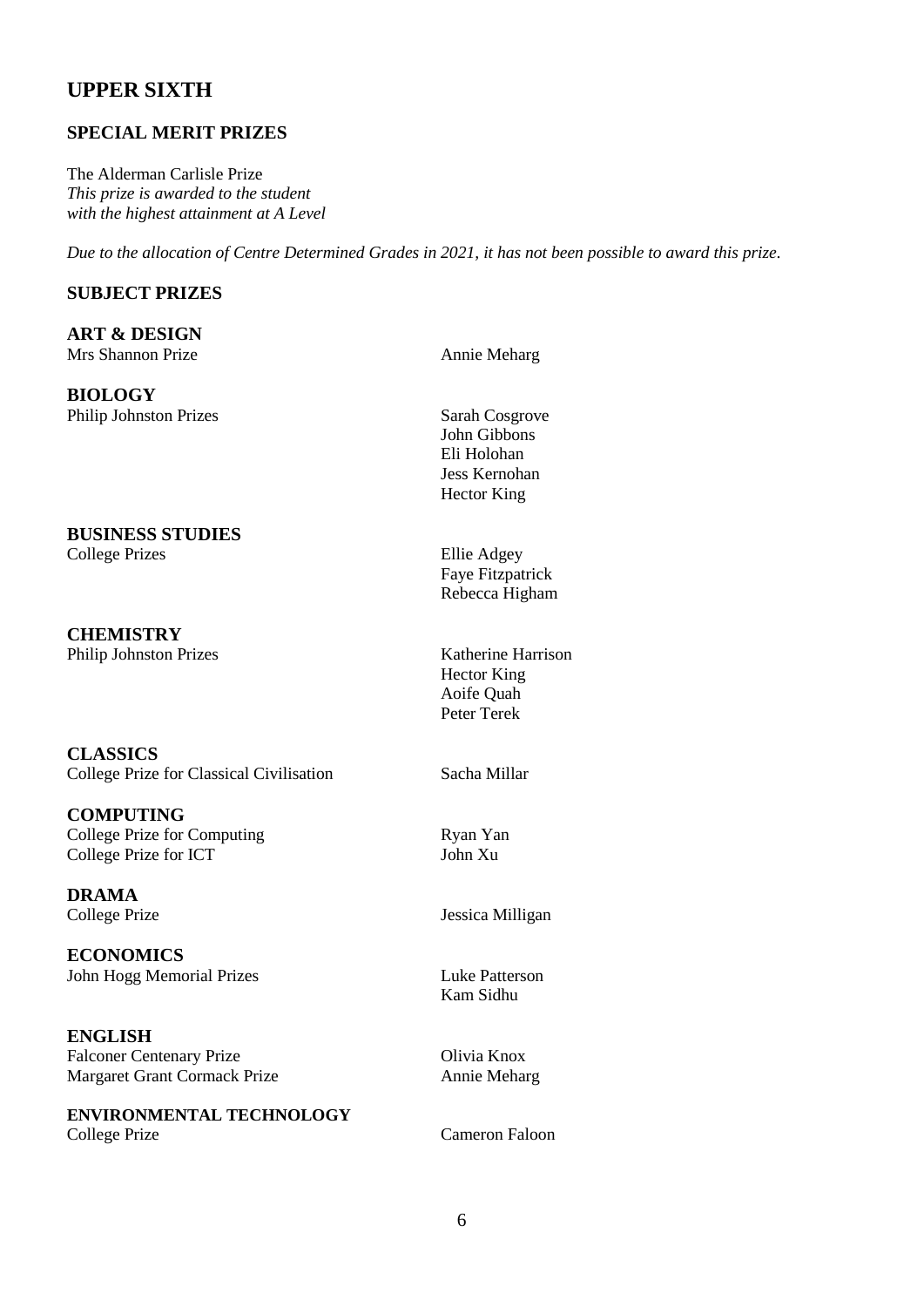| <b>GEOGRAPHY</b>                               |                       |
|------------------------------------------------|-----------------------|
| Joan Graham Prize                              | Natasha McKeown       |
| <b>Stewart McCartney Memorial Prize</b>        | Freya Watson          |
| <b>GEOLOGY</b>                                 |                       |
| College Prize                                  | Anisa Price           |
| <b>GOVERNMENT &amp; POLITICS</b>               |                       |
| <b>College Prizes</b>                          | Erin Bowman           |
| <b>HEALTH &amp; SOCIAL CARE</b>                |                       |
| <b>College Prizes</b>                          | Paulena Birnie        |
| <b>HISTORY</b>                                 |                       |
| Jonathan Halley Memorial Prize                 | <b>Cameron Faloon</b> |
| AJ Tulip Prize                                 | Lucy Loughridge       |
| Dr Hugh Turtle                                 | Michael O'Reilly      |
| <b>MATHEMATICS</b>                             |                       |
| <b>RE Geale Prizes for Further Mathematics</b> | Finn Hofman           |
|                                                | Oliver McGale         |
| JE Campbell Prize                              | James McBreen         |
| <b>FJ Cleaver Prize</b>                        | Wan Min Xue           |
| College Prize                                  | Matt Smyth            |
| <b>MODERN LANGUAGES</b>                        |                       |
| <b>Alice Ritchie Prizes</b>                    |                       |
| For French                                     | Megan Kavanagh        |
| For German                                     | Hannah Le Seelleur    |
| For Russian                                    | <b>Rachel Green</b>   |
| For Spanish                                    | <b>Hector King</b>    |
| <b>MOVING IMAGE ARTS</b>                       |                       |
| College Prize                                  | Sophie Williams       |
| <b>MUSIC</b>                                   |                       |
| SW Henderson Prize                             | Finn Hofman           |
| <b>NUTRITION AND FOOD SCIENCE</b>              |                       |
| The Joan Balmer Prize                          | Nadia Whitten         |
| PHYSICAL EDUCATION                             |                       |
| College Prize                                  | Alex Kelly            |
|                                                |                       |
| <b>PHYSICS</b>                                 |                       |
| <b>Sir Robert Evans Prize</b>                  | Junyu Meng            |
| College Prize                                  | Matt Smyth            |
| <b>PSYCHOLOGY</b>                              |                       |
| <b>College Prizes</b>                          | Rasif Chowdhury       |
|                                                | <b>Ben Heatherley</b> |
| <b>RELIGIOUS EDUCATION</b>                     |                       |
| <b>Wallace Memorial Prize</b>                  | Erin Bowman           |
|                                                |                       |
| <b>TECHNOLOGY</b>                              |                       |
| College Prize for Technology                   | Lauren Cox            |
|                                                | 7                     |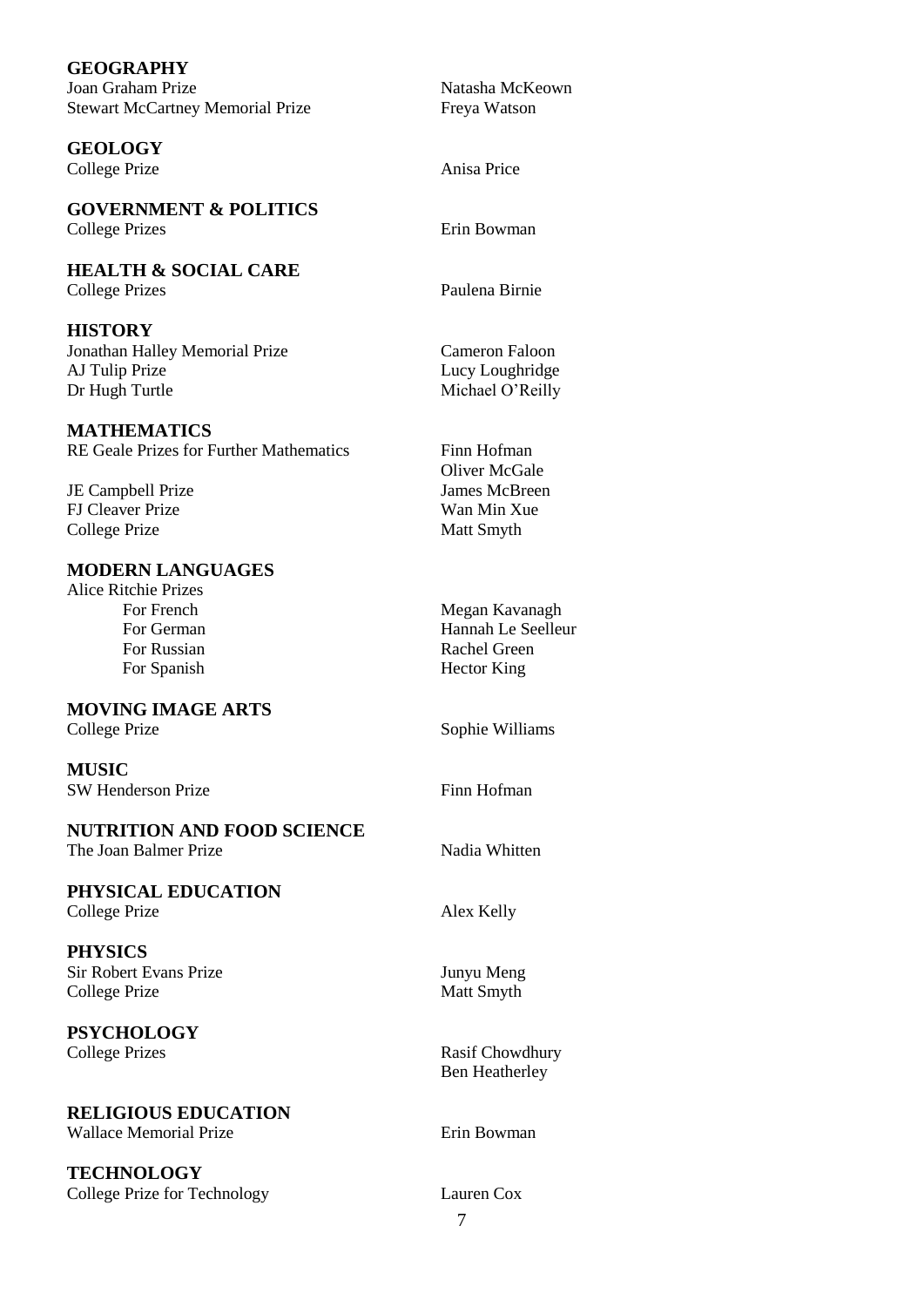### **SPECIAL PRIZES**

The Ernest Walton Physics Prize Finn Hofman The Todd Prize for Mathematics Callum Tougher

The Ryan Prizes for Art & Design

*At GCSE* Carrie Bell

The Patrick McConkey Prize for History and Politics Shea Ferguson

*At A Level* Sophie Williams

### **AWARDS & PRIZES FOR EXTRA-CURRICULAR ACTIVITIES**

**DRAMA** Dr Hugh Turtle Drama Prizes Leo Fitzsymons

**MUSIC** Lindsay Music Prizes Ushnik Banerjee

#### **SPORT**

C S Neil Award for *Athletics* Katie Monteith

Rosaleen Kyle Squash Award Yuv Pahuja

Robert Gillen Award for Cricket Matthew Humphreys

**SPECIAL AWARDS** The McClintock Award for Drama Conor Cox

The Neil Robinson Technology Award Joshua Lunn The Hazel Ker Vocal Award Cassie Mallon

The Reverend David Neilands 'One More Step' Award Niamh White

The Dr and Mrs Smiley Awards Giselle Coulter

Former Pupils' Awards Max Kennedy

Joshua Lunn Charley McGrory Bethany Murray Sophie Rourke Summar Smylie Sasha Trainor

Lucia Corrigan Ben Heatherley Luc Tedford

for *Cricket* Matthew Humphreys for *Rowing* Giselle Coulter

Tarika Kinney

Mia Jackson

Cassie Mallon